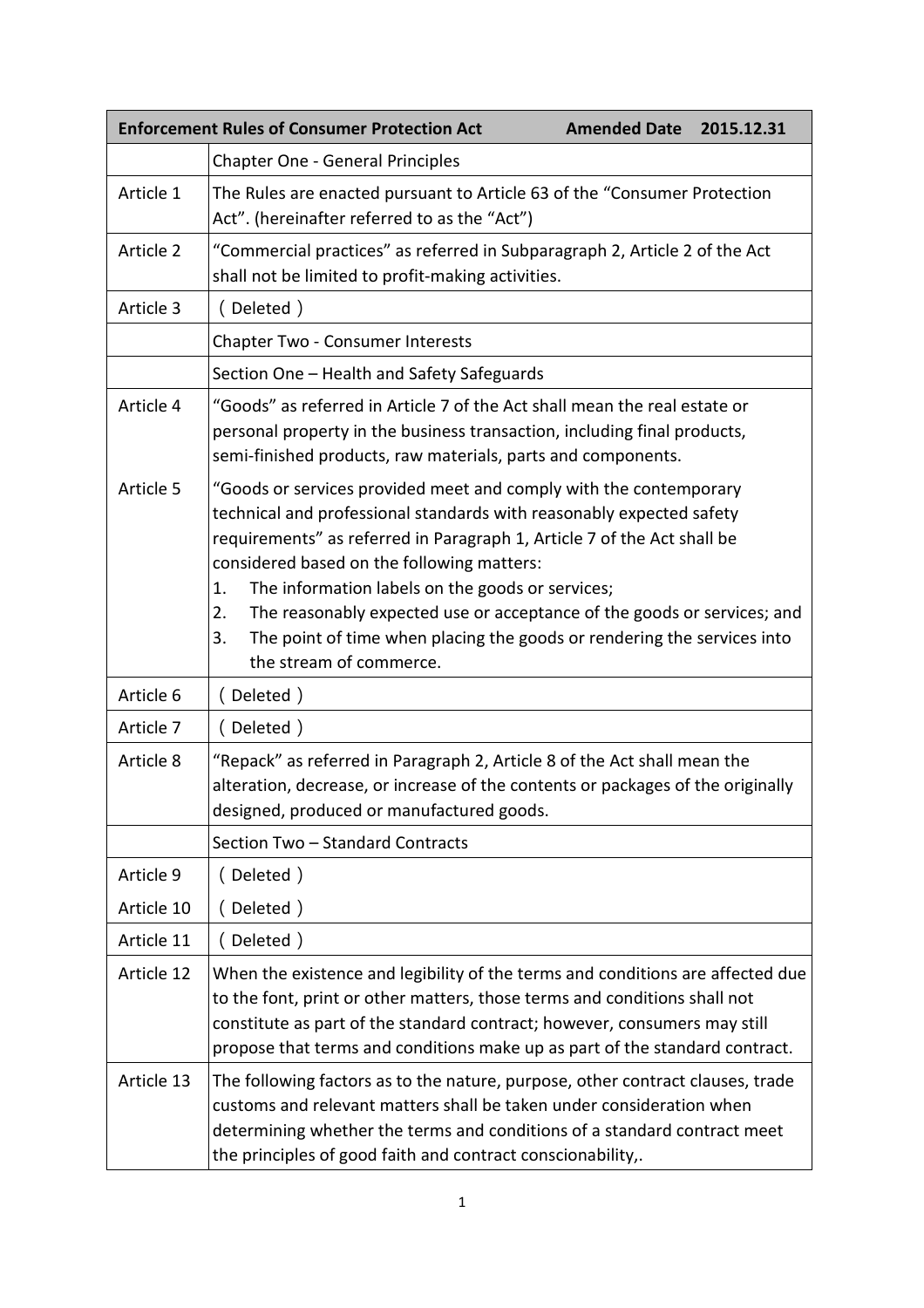| Article 14 | The standard terms and conditions may be considered in violation of the<br>principle of equality and reciprocity under any of the following matters:<br>The performance and counter-performance between the contracting<br>1.<br>parties is not reciprocal;<br>The consumer is required to assume the risk which is beyond his control;<br>2.<br>The consumer is required to bear disproportionate damages in case of<br>3.<br>breaching the contract; or<br>Other matters pose obvious disadvantages to the consumer.<br>4.                                                                                                                    |
|------------|-------------------------------------------------------------------------------------------------------------------------------------------------------------------------------------------------------------------------------------------------------------------------------------------------------------------------------------------------------------------------------------------------------------------------------------------------------------------------------------------------------------------------------------------------------------------------------------------------------------------------------------------------|
| Article 15 | Trader's inclusion of the mandatory provisions set forth and proclaimed by the<br>competent authorities at the central government into the standard contract<br>shall still subject to the provisions related to standard contracts in the Act.                                                                                                                                                                                                                                                                                                                                                                                                 |
|            | Section Three - Special Transactions                                                                                                                                                                                                                                                                                                                                                                                                                                                                                                                                                                                                            |
| Article 16 | (Deleted)                                                                                                                                                                                                                                                                                                                                                                                                                                                                                                                                                                                                                                       |
| Article 17 | When the goods received are damaged, lost or altered due to necessary<br>inspection or matters not attributable to the consumers, consumers shall still<br>be entitled the right to rescind the contract pursuant to Paragraph 1, Article<br>19 of the Act.                                                                                                                                                                                                                                                                                                                                                                                     |
| Article 18 | Before receiving the goods or accepting the services, consumers shall be<br>entitled to rescind the contract by giving written notification to the trader<br>pursuant to Paragraph 1, Article 19 of the Act as well.                                                                                                                                                                                                                                                                                                                                                                                                                            |
| Article 19 | (Deleted)                                                                                                                                                                                                                                                                                                                                                                                                                                                                                                                                                                                                                                       |
| Article 20 | (Deleted)                                                                                                                                                                                                                                                                                                                                                                                                                                                                                                                                                                                                                                       |
| Article 21 | Traders shall provide originals of the contract to each contracting parties<br>pursuant to paragraph 1, Article 21 of the Act, in case guarantors are required<br>by the contract, traders shall provide the same.                                                                                                                                                                                                                                                                                                                                                                                                                              |
| Article 22 | "The amount of each installment" as referred in Subparagraph 2, Paragraph 2,<br>Article 21 of the Act shall mean the installment payments with interest<br>charges.<br>The interest rate set forth in an installment contract shall specify the method<br>of calculation thereof and the amount of interest calculated by using the rate.<br>Other incidental charges shall be specified clearly in the installment contract<br>and not be included into the installment payment for interest calculation<br>purposes. The same provision shall be applied if traders agree to postpone the<br>payment or let the consumer pay in installments. |
|            | Section Four - Consumer Information Provisions                                                                                                                                                                                                                                                                                                                                                                                                                                                                                                                                                                                                  |
| Article 23 | "Advertisement" as referred in Article 22 to 23 of the Act shall mean to the<br>conduct to disseminating messages or content of promotion by means of<br>television and radio broadcasting, films, slides, newspapers, magazines, flyers,<br>posters, signboards, arches, computers, facsimiles, electronic video, electronic                                                                                                                                                                                                                                                                                                                   |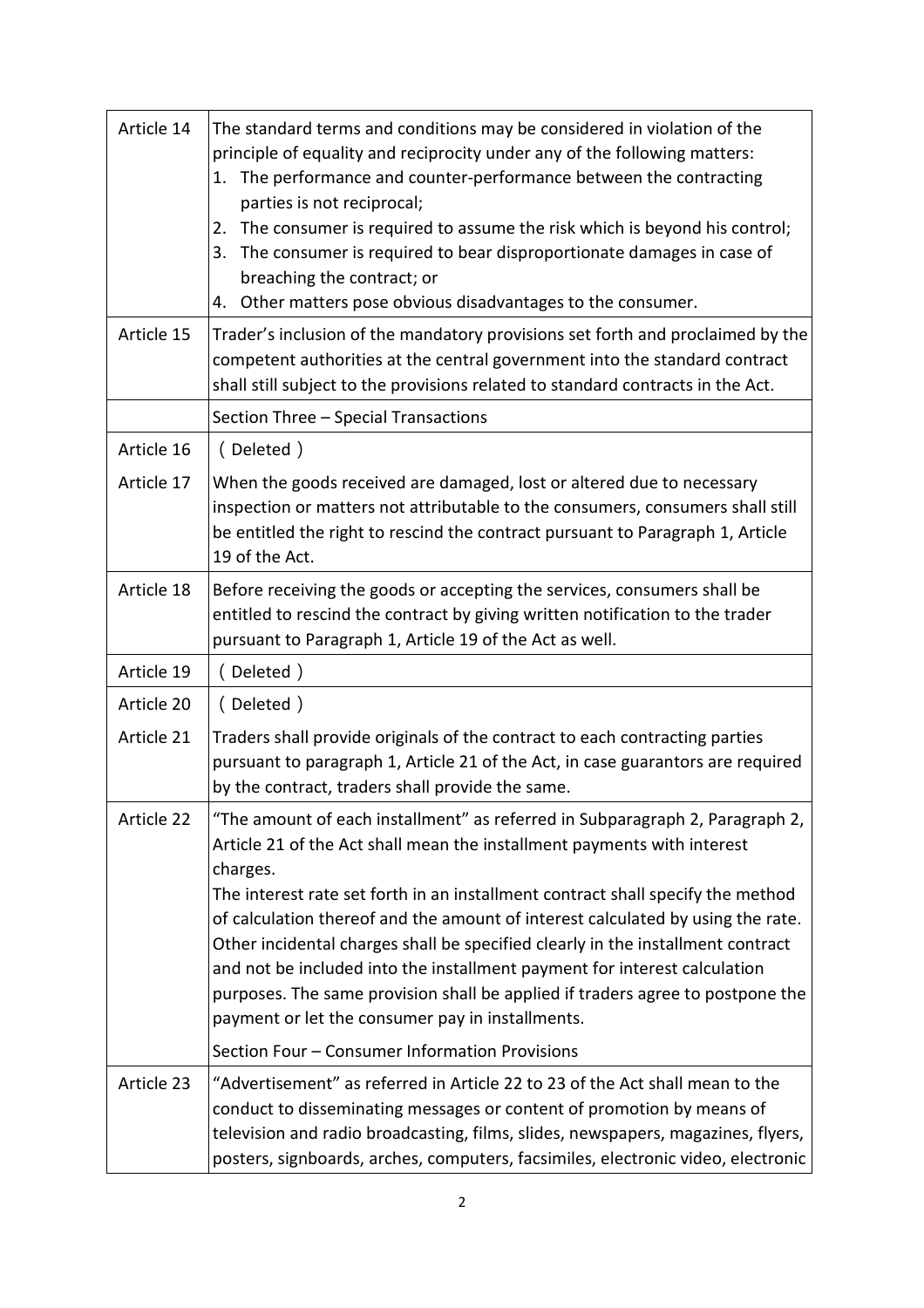|            | voice mail or others, to the general public.                                                                                                                                                                                                                                                                                                                                                                                                                            |
|------------|-------------------------------------------------------------------------------------------------------------------------------------------------------------------------------------------------------------------------------------------------------------------------------------------------------------------------------------------------------------------------------------------------------------------------------------------------------------------------|
| Article 24 | When competent authorities consider the advertisement contains false,<br>exaggerated, sufficiently misleading information, which may affect the rights<br>of consumers, the authorities may notify the traders to provide information in<br>proving the claims made in such advertisement.                                                                                                                                                                              |
| Article 25 | "Labelling" as referred in Article 24 of the Act shall be marked at proper<br>location so as to enable consumers to read the content of the label prior<br>engaging the transactions and while using the goods or services.                                                                                                                                                                                                                                             |
| Article 26 | Traders shall still be responsible for ensuring the quality of goods or services<br>provided, even when the traders fail to furnish written warranties described in<br>Article 25 of the Act.                                                                                                                                                                                                                                                                           |
|            | Chapter Three - Consumer Advocacy Groups                                                                                                                                                                                                                                                                                                                                                                                                                                |
| Article 27 | The competent authorities shall annually collect the information of legally<br>established and registered consumer advocacy groups, including the names of<br>the groups, names of the principals, numbers of the members, or aggregate<br>amount of the registered properties, names of special staff dealing with<br>consumer protection, addresses of the groups and the contacting telephones,<br>etc., and report to the Executive Yuan for further publication.   |
| Article 28 | The samples taken by the consumer advocacy group with the purpose for<br>conducting test of goods or services pursuant to Article 29 of the Act shall be<br>stored safely for at least three months after the completion of testing records,<br>except that the samples cannot be stored for the said period of time due to<br>the nature thereof.                                                                                                                      |
| Article 29 | Government shall not reject the request for assistance by consumer advocacy<br>groups pursuant to Article 31 of the Act, except with proper reasons.                                                                                                                                                                                                                                                                                                                    |
|            | Chapter Four - Administrative Supervision                                                                                                                                                                                                                                                                                                                                                                                                                               |
| Article 30 | The term "show relevant identifications" as referred in Paragraph 2, Article 33<br>of the Act shall mean showing related documents supporting the performance<br>of official duties; in case no identification is shown, the trader may reject such<br>investigation.                                                                                                                                                                                                   |
| Article 31 | In taking samples of goods pursuant to Subparagraph 5, Paragraph 2, Article<br>33 of the Act, the competent authorities shall only take samples in a quantity<br>sufficient to conduct testing.<br>Before publicly announcing the process and results of any investigation<br>pursuant to Article 33 and 38 of the Act, the competent authorities shall give<br>the trader an opportunity to explain or complain about the process and<br>results of the investigation. |
| Article 32 | The administrative action taken in disposition against the trader by the<br>competent authorities pursuant to Article 36 or 38 of the Act shall be made in                                                                                                                                                                                                                                                                                                              |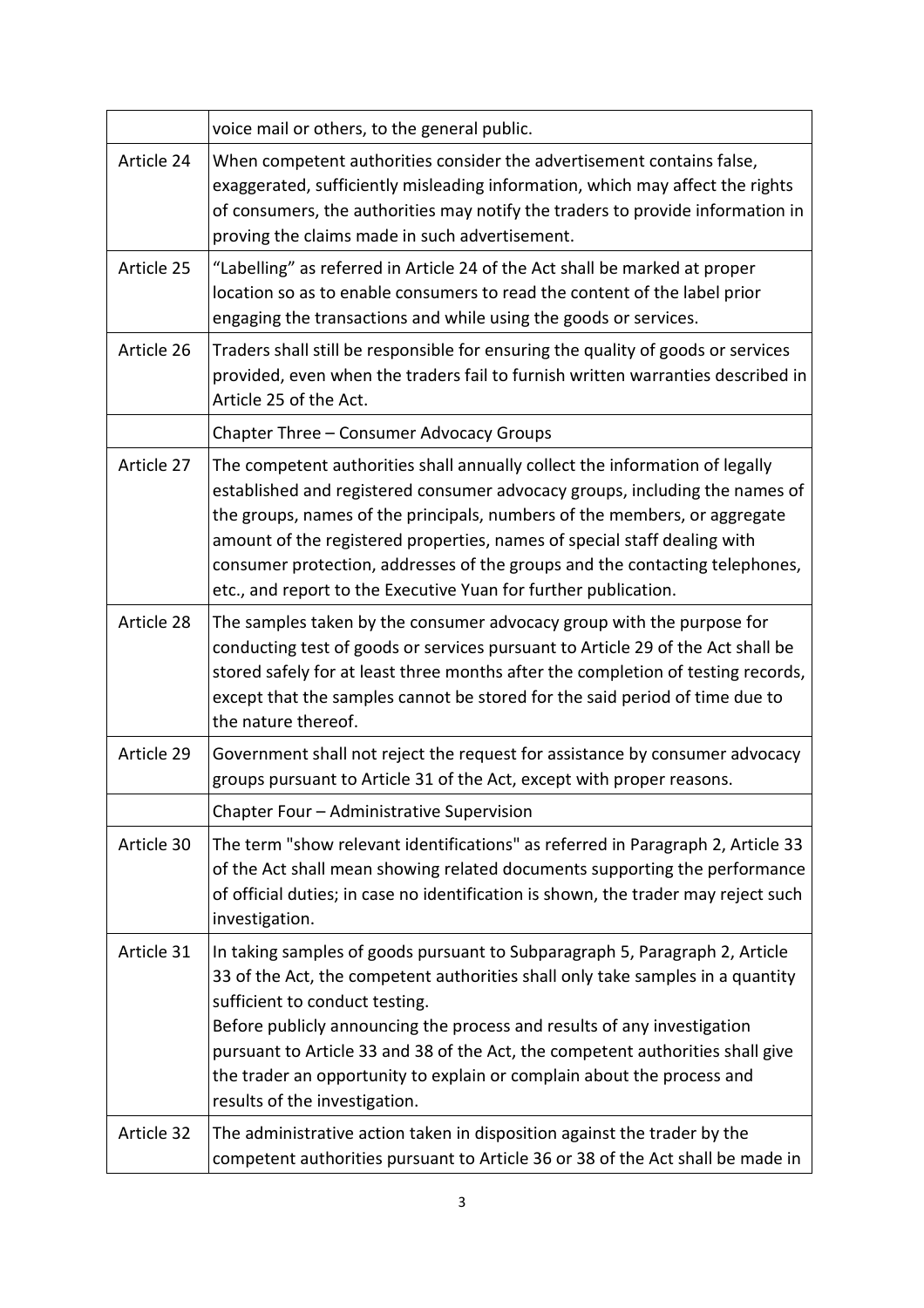|            | writing.                                                                                                                                                                                                                                                                                                                                                                                                                                                                                                                                                                                                                                                                                                                             |
|------------|--------------------------------------------------------------------------------------------------------------------------------------------------------------------------------------------------------------------------------------------------------------------------------------------------------------------------------------------------------------------------------------------------------------------------------------------------------------------------------------------------------------------------------------------------------------------------------------------------------------------------------------------------------------------------------------------------------------------------------------|
| Article 33 | Unless otherwise provided by other laws or regulations, the term "time limit<br>for improving, recalling or destroying such goods or services" as referred in<br>Article 36 of the Act shall be determined by the competent authorities<br>depending on the nature of each case; however, that time limit shall not<br>exceed sixty days.                                                                                                                                                                                                                                                                                                                                                                                            |
| Article 34 | Traders, which have been ordered by the competent authorities to improve,<br>recall or destroy the goods or services within a time limit pursuant to Article<br>36 of the Act, shall file the process and results of such improvement, recall or<br>destruction with the competent authorities.                                                                                                                                                                                                                                                                                                                                                                                                                                      |
|            | Chapter Five - Handling Consumer Disputes                                                                                                                                                                                                                                                                                                                                                                                                                                                                                                                                                                                                                                                                                            |
| Article 35 | (Deleted)                                                                                                                                                                                                                                                                                                                                                                                                                                                                                                                                                                                                                                                                                                                            |
| Article 36 | The fifteen-day period as referred in Paragraph 2, Article 43 of the Act shall<br>start from the date of the receipt of the complaint by the traders concerned.                                                                                                                                                                                                                                                                                                                                                                                                                                                                                                                                                                      |
| Article 37 | The term "special staff dealing with consumer protection" as referred in<br>Paragraph 1, Article 49 of the Act shall mean the personnel in that consumer<br>advocacy group, whether full-time or part-time, with or without payment,<br>with any one of the following qualifications or experiences:<br>1.<br>Having served as a judge, prosecutor or consumer ombudsman.<br>Being an attorney, doctor, architect, accountant or other professional<br>2.<br>with a national professional certificate or license to practice, and having<br>served in a consumer advocacy group for more than one year; or<br>Having been engaged in consumer protection activities in a consumer<br>3.<br>advocacy group for more than three years. |
| Article 38 | (Deleted)                                                                                                                                                                                                                                                                                                                                                                                                                                                                                                                                                                                                                                                                                                                            |
| Article 39 | The term "the litigation fees and the necessary expenses for the lawyer" as<br>referred in Paragraph 5, Article 50 of the Act shall include the litigation<br>expenses for civil procedure, necessary expenses which the litigation incurred<br>by for the consumer advocacy groups, and lawyer and other fees payable in<br>accordance with the laws and regulations.                                                                                                                                                                                                                                                                                                                                                               |
| Article 40 | The term "trader has a serious illegal act that breach the provisions of this act"<br>as referred in Paragraph 1, Article 53 of the Act shall mean trader's conduct<br>in violation of the provisions of the Act concerning consumer protection which<br>indeed causes injuries or may endanger to the lives, bodies, health or<br>properties of consumers.                                                                                                                                                                                                                                                                                                                                                                          |
|            | Chapter Six - Penal Provisions                                                                                                                                                                                                                                                                                                                                                                                                                                                                                                                                                                                                                                                                                                       |
| Article 41 | The term "time limit to take corrective action" as referred in Article 56 of the<br>Act shall be determined by the competent authorities pursuant to the nature<br>of each case; however, that time limit shall not exceed sixty days.                                                                                                                                                                                                                                                                                                                                                                                                                                                                                               |